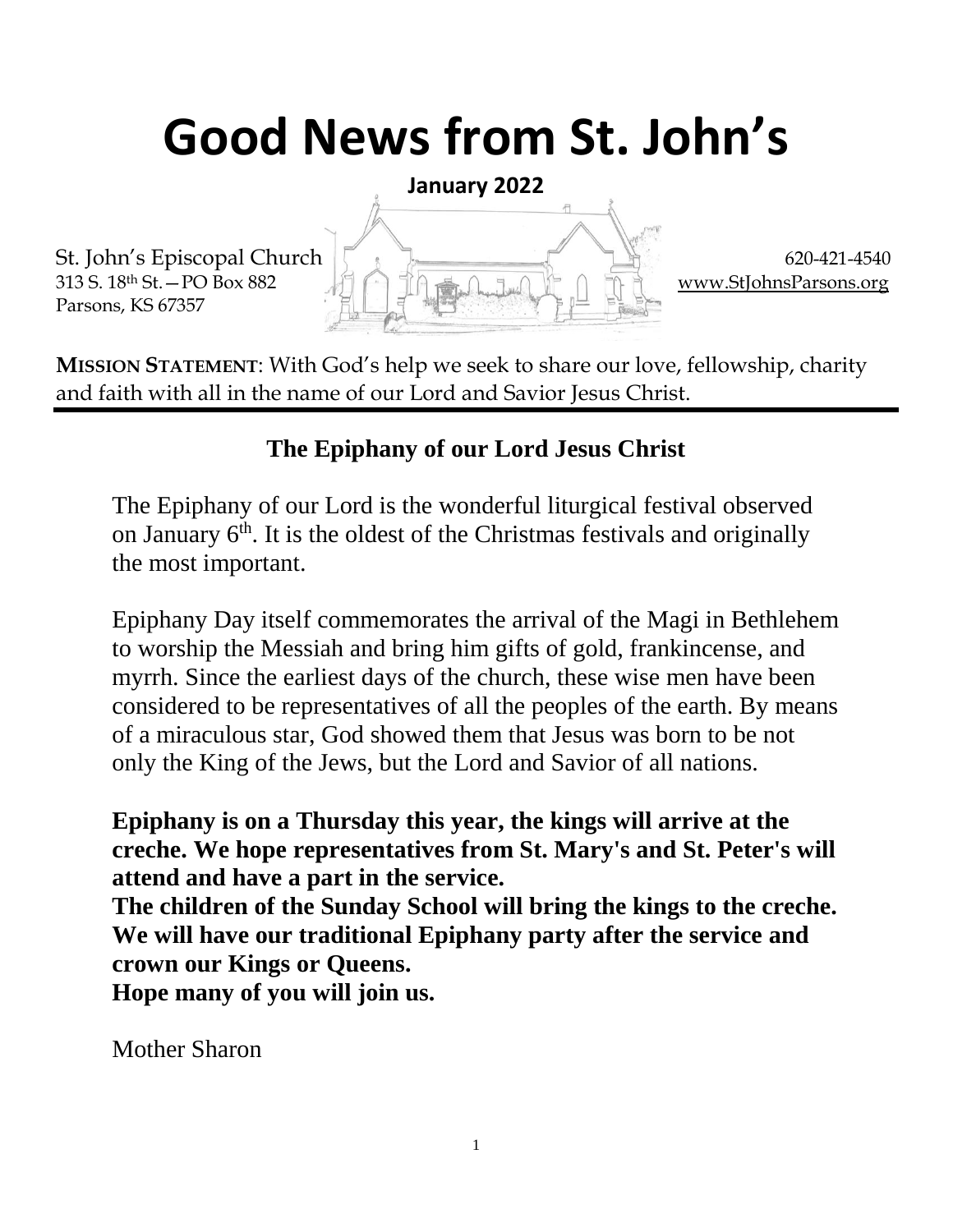#### **The Christmas Season and Epiphany**

One of the great opportunities we have these days is to savor the Christmas season. Christmas is not a single day; it's a season over a period of 12 days. Having prayed that our Lord might come to us, we can let the reality of His coming enter more deeply into our daily experience, by savoring the story and letting His being one with us become a more conscious reality as these stories intersect our daily lives.

Imagine yourself in the stable.

Listen to what Mary & Joseph are saying to each other.

Let yourself be moved by how open the shepherds were to this mystery.

Did you want to hold the Christ child?

What happened to you as you looked at the Christ child, knowing he would die on a cross, but would be raised to breathe the Holy Spirit into us all?

The Feast of Epiphany, one of seven principal feasts, is celebrated on the  $6<sup>th</sup>$  day of January. We will have Holy Communion service that night to celebrate Epiphany.

The Three big events we remember in Epiphany are:

The visit of the wise men bringing gifts to the Christ child, who by so doing "reveal" Jesus to the world as Lord and King.

The flight of Mary & Joseph with baby Jesus to Egypt to escape the threat of Jesus' young life from King Herod.

Jesus' baptism by John in the river Jordan revealed his divinity as the Son of God.

May you have a Holy and blessed Christmas & Epiphany season.

Mother Sharon

**Notice of Annual Meeting Sunday January 30 at 11 am**

#### **St. John's Episcopal Church Vestry Meeting**

November 8, 2021

Present: Carrie Tierney, Verlyn Bolinger, Karla Cox, Bess StoneBolinger , Jupe Allen and Mother Sharon.

Development:

Gospel Based Disciples included a reading from Matthew 15:1-20.

Treasurer's Report:

The transaction and budget reports were reviewed. The report was approved.

Old Business:

The confirmation service for the Chambers was well attended and the reception was very nice.

A vote was taken on the Bylaw change increasing the Vestry to 7. The change was approved and will be presented to the congregation at the Annual Meeting for approval.

Plans for the Thanksgiving dinner are in place and fliers have been distributed to all the residence towers.

New Business:

A Letter of Agreement extending Mother Sharon's tenure as Vicar was presented for approval. It was approved and signed securing her leadership for another year.

We will decorate the sanctuary for Advent after church on November 21.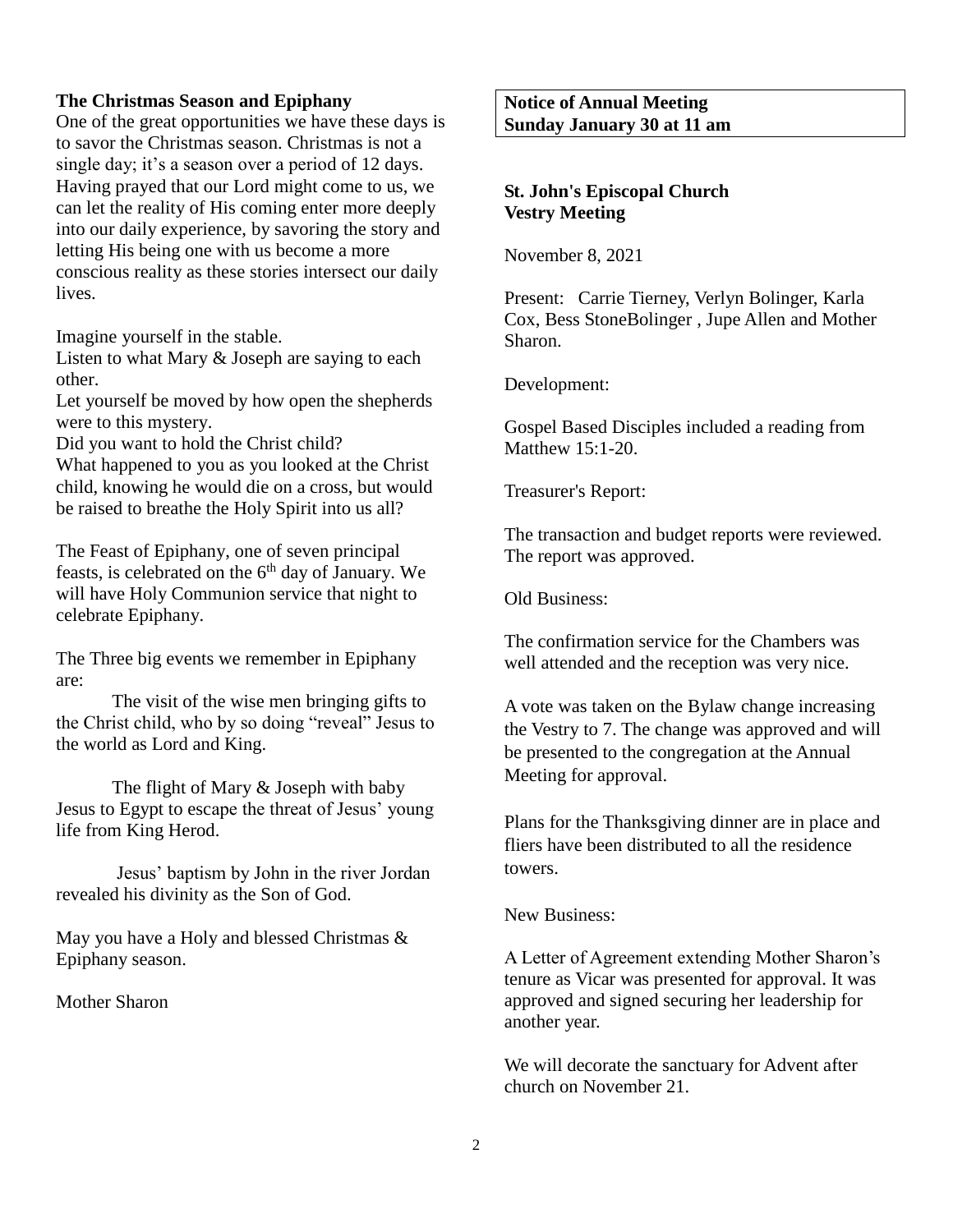The Community Thanksgiving Service will be held on Sunday November 21 at 7:00 pm at the Presbyterian Church.

Approved a credit card for Carrie to facilitate purchasing supplies for Snak-Paks.

Bess asked for approval of a new Ministry for the purpose of addressing the needs of our parishioners. It was approved as The Pastoral Care Ministry.

Assessment:

Sharing:

Minutes from the October 11, 2021 meeting were approved.

Vicar's Report: No report.

Wardens: Senior: No report. Junior: No report.

Discernment:

Worship & Music: Getting ready to change to Year C with the start of Advent.

Outreach: Still packing Snacks.

Evangelism: Bookmarks will be distributed with Thanksgiving dinner.

Communications: No report.

Education: Children's: Sunday School is partnering with ECW for the Christmas wreath providing Christmas for Good Samaritan residents.

Adult: No Advent Study this year.

Stewardship: The campaign continues.

Planned Giving: No report.

Buildings & Grounds: No report.

Endowment: October 31 balance is \$119,287.58. Clergy Support is \$101,460.

ECW: Planning to meet to discuss the Christmas dinner.

Next meeting, Monday December 13, 2021, at 5:30.

A prayer by Mother Sharon concluded the meeting.

Respectfully submitted,

Jupe Allen, Clerk

#### **Treasurer Report**



Fellow Parishioners,

Verlyn W. Bolinger Jr. Treasurer of St. John's Episcopal Church



Teresa, Jim, Harry, Gina, Gloria, Ethan, Jim, Janie, Wuanita, Jeffrey, Boo, Jane, Regina, Bretten, Richard, Carolyn, Lynn, Dwayne, Doris, Alan, Kay, Lorrie, Addlee, Jon, Josh, Vickie, Ron, Randy, Rita, Bridget, Tommey, Keyandria, Bill, William, Debra Lynn, Molly, Frank, Laura, David, Nicky, Jackie, John & family, Special needs children their families and caregivers, Les, Mark, Kay, Priscilla, Jennifer, Jaden, Kelle, Michelle, Alice, Robbie, Anna, the Livingston & Stone families, the Fowler family,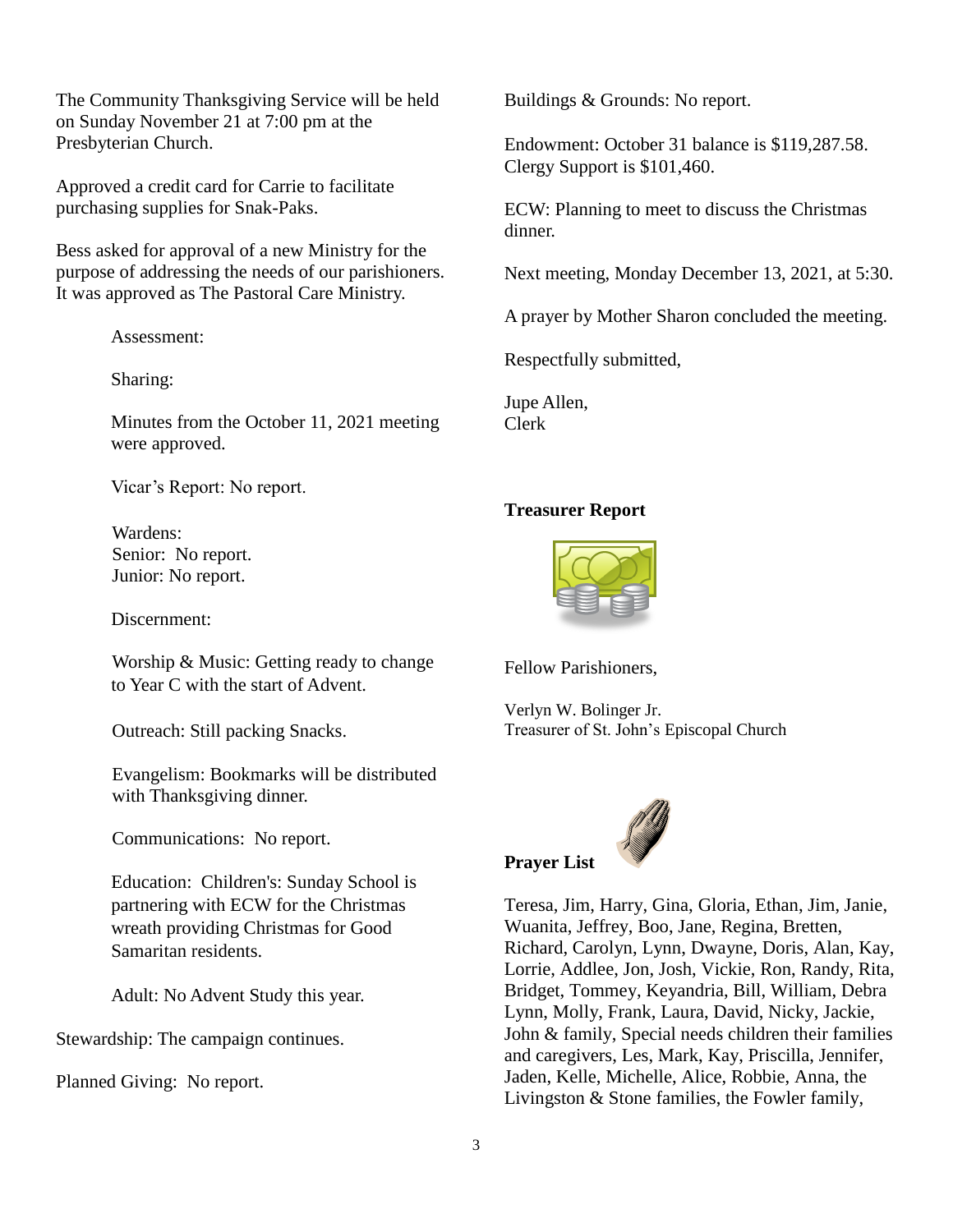Barb and the Wulf family, Keith, those with and those recovering from Covid-19 and their families, churches in the Southeast Convocation in their call to mission, all clergy in the Southeast Convocation especially, Dick, and David, BKSM students, dispatchers and first responders, the men & women serving our country here and abroad, and those who have served.

Those who have died: Mary Livingston Laurilla Fowler-Crispell



**January Birthdays**

6 Sue Long 12 Karla Cox 26 Fran McLarty 29 Regina Cook



**January Anniversaries:** 12 Mike & Candy Scarborough

18 Lynn Reeves

Please send Articles for The Good News to Senta Meister, [sentabradmeister@aol.com](mailto:sentabradmeister@aol.com) or St. John's Episcopal Church, PO Box 882, Parsons, KS 67357.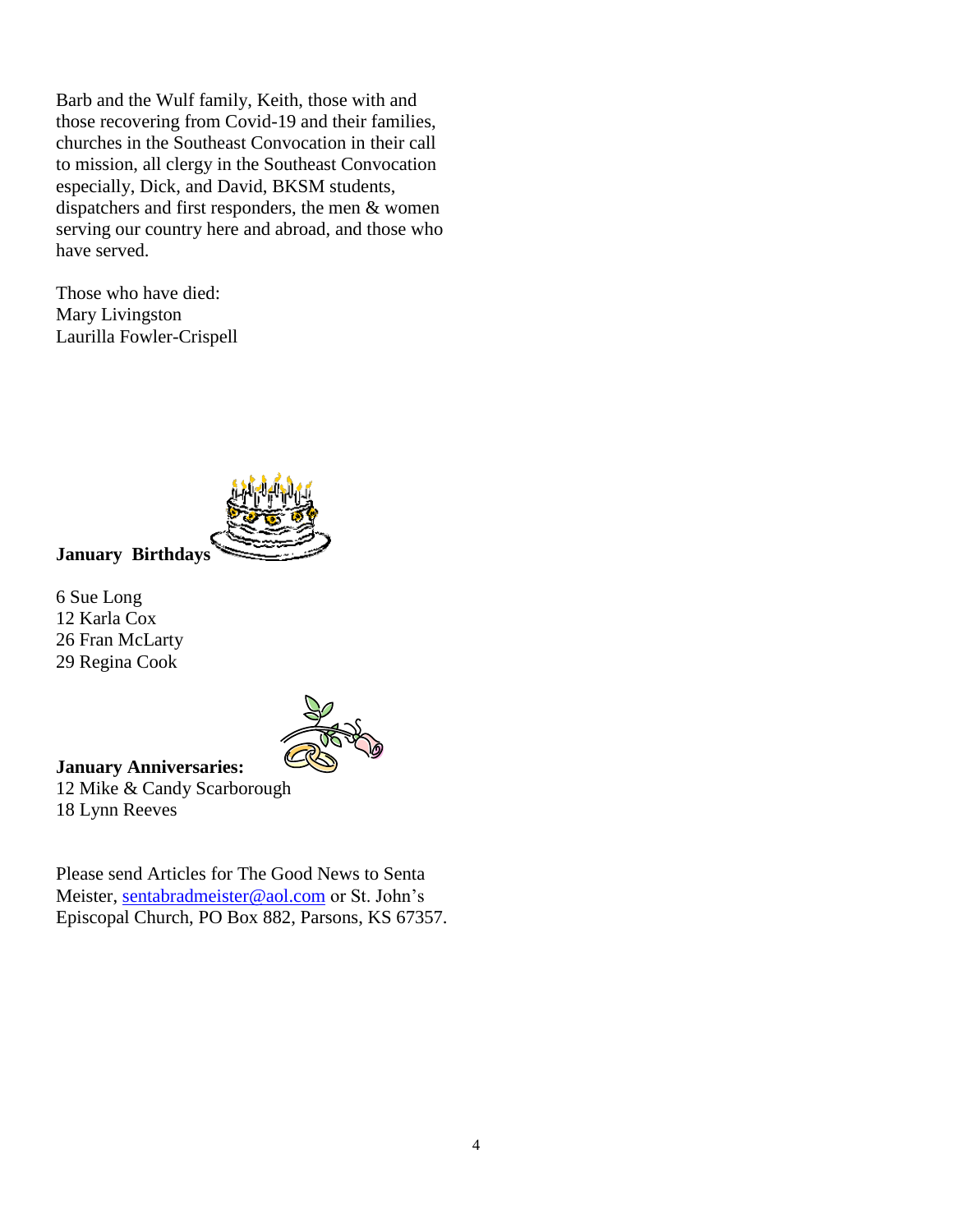

### **St. John's Episcopal Church JANUARY 2022**



| <b>Sunday</b>                                                                                                                                                                                                               | Monday                                 | Tuesday | Wednesday | Thursday                                 | Friday                                         | Saturday                                                                            |
|-----------------------------------------------------------------------------------------------------------------------------------------------------------------------------------------------------------------------------|----------------------------------------|---------|-----------|------------------------------------------|------------------------------------------------|-------------------------------------------------------------------------------------|
|                                                                                                                                                                                                                             |                                        |         |           |                                          |                                                | $\mathbf{1}$                                                                        |
| 2 The Second Sunday after<br><b>Christmas</b><br>Holy Communion 9:30 am                                                                                                                                                     | $\overline{\mathbf{3}}$                | 4       | 5         | 6<br><b>Epiphany Service</b><br>6:30 PM  | $\overline{\mathbf{z}}$<br>Mother's<br>day off | 8<br>Ordination of<br>Ryan Willis to<br>Priesthood 10:30<br><b>Grace Cathederal</b> |
| <b>9 The First Sunday after</b><br>the Epiphany<br>Holy Communion & Sunday<br>School 9:30 am                                                                                                                                | 10<br>Vestry dinner<br>meeting 5:30 pm | 11      | 12        | 13                                       | 14<br>Mother's day<br>off                      | 15                                                                                  |
| <b>16 The Second Sunday</b><br>after the Epiphany<br>Holy Communion & Sunday<br>School 9:30 am                                                                                                                              | 17<br>Newsletter<br>Deadline           | 18      | 19        | 20<br>Worship & Music<br>meeting 5:30 pm | 21<br>Mother's day<br>off                      | 22                                                                                  |
| 23 The Third Sunday after<br>the Epiphany<br>Holy Communion 9:30 am<br>Annual reports due<br><b>30 The Fourth Sunday</b><br>after the Epiphany<br>Holy Communion & Sunday<br>School 9:30 am.<br><b>Annual Meeting 11 am</b> | 24<br>31                               | 25      | 26        | 27                                       | 28<br>Mother's day<br>off                      | 29                                                                                  |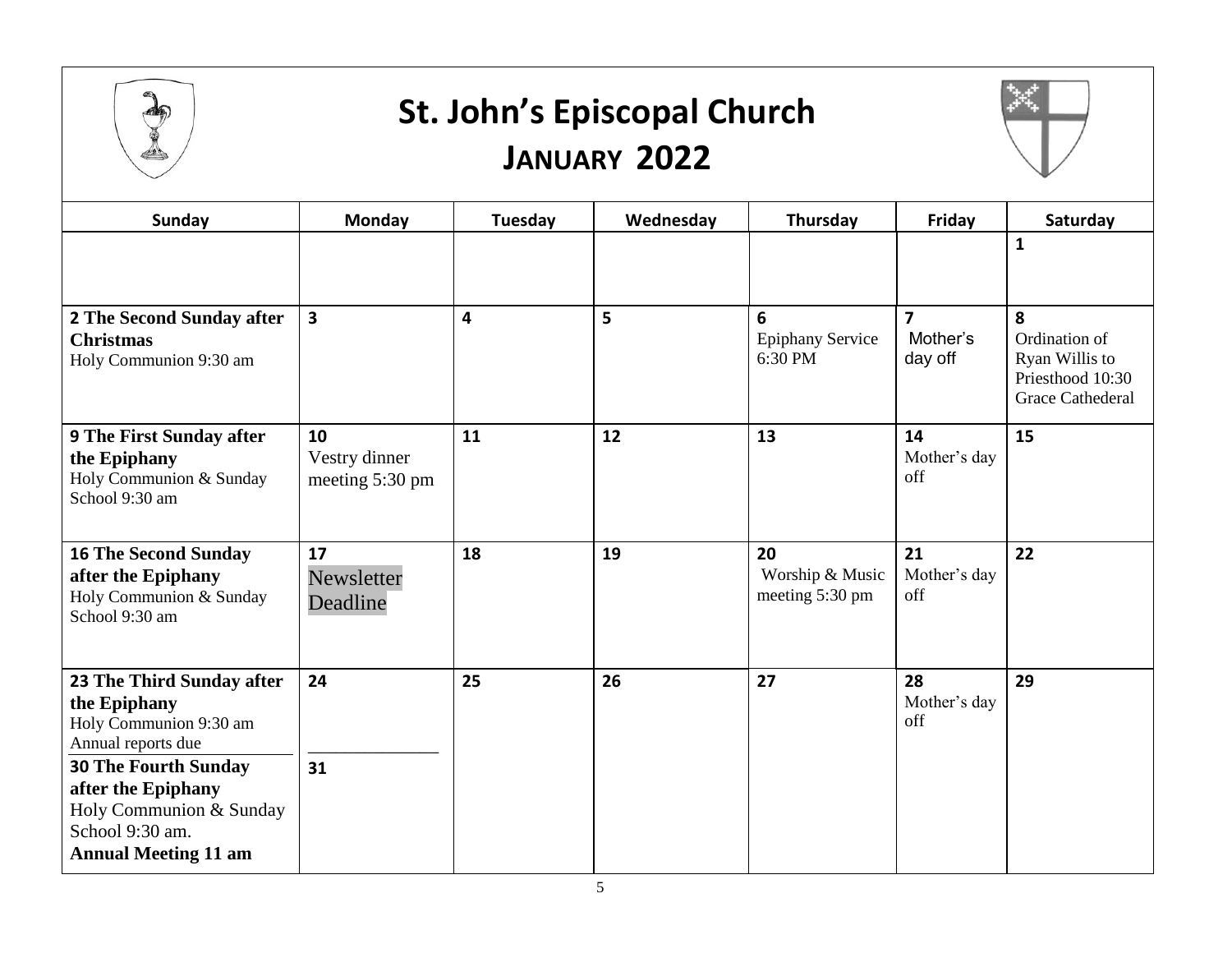## St. John's January 2022 Schedule

|                    | 01/02/2022           | <b>Epiphany</b><br>01/06/2022 | 01/09/2022                  |                        |  |  |  |
|--------------------|----------------------|-------------------------------|-----------------------------|------------------------|--|--|--|
|                    |                      |                               |                             | 01/16/2022             |  |  |  |
| <b>Officiant</b>   | <b>Mother Sharon</b> | <b>Mother Sharon</b>          | <b>Mother Sharon</b>        | <b>Mother Sharon</b>   |  |  |  |
| <b>Eucharistic</b> |                      |                               |                             | Candy                  |  |  |  |
| <b>Minister</b>    | <b>Ryan Willis</b>   | Verlyn Bolinger               | <b>Martha Stone</b>         | Scarborough            |  |  |  |
| <b>Lector</b>      | <b>Alice Miller</b>  | <b>TBA</b>                    | Patty<br>Vernacchia         | Jupe Allen             |  |  |  |
| <b>Acolytes</b>    | Karla                | Karla, Zoey, Elsa             | Sidni                       | Alex                   |  |  |  |
| <b>Greeters</b>    | David Bamberger      | TBA                           | Frank & Patti<br>Vernacchia | LT & Carrie<br>Tierney |  |  |  |
| <b>Counters</b>    | Vestry               |                               |                             |                        |  |  |  |
| <b>Altar Guild</b> | Daria                |                               |                             |                        |  |  |  |